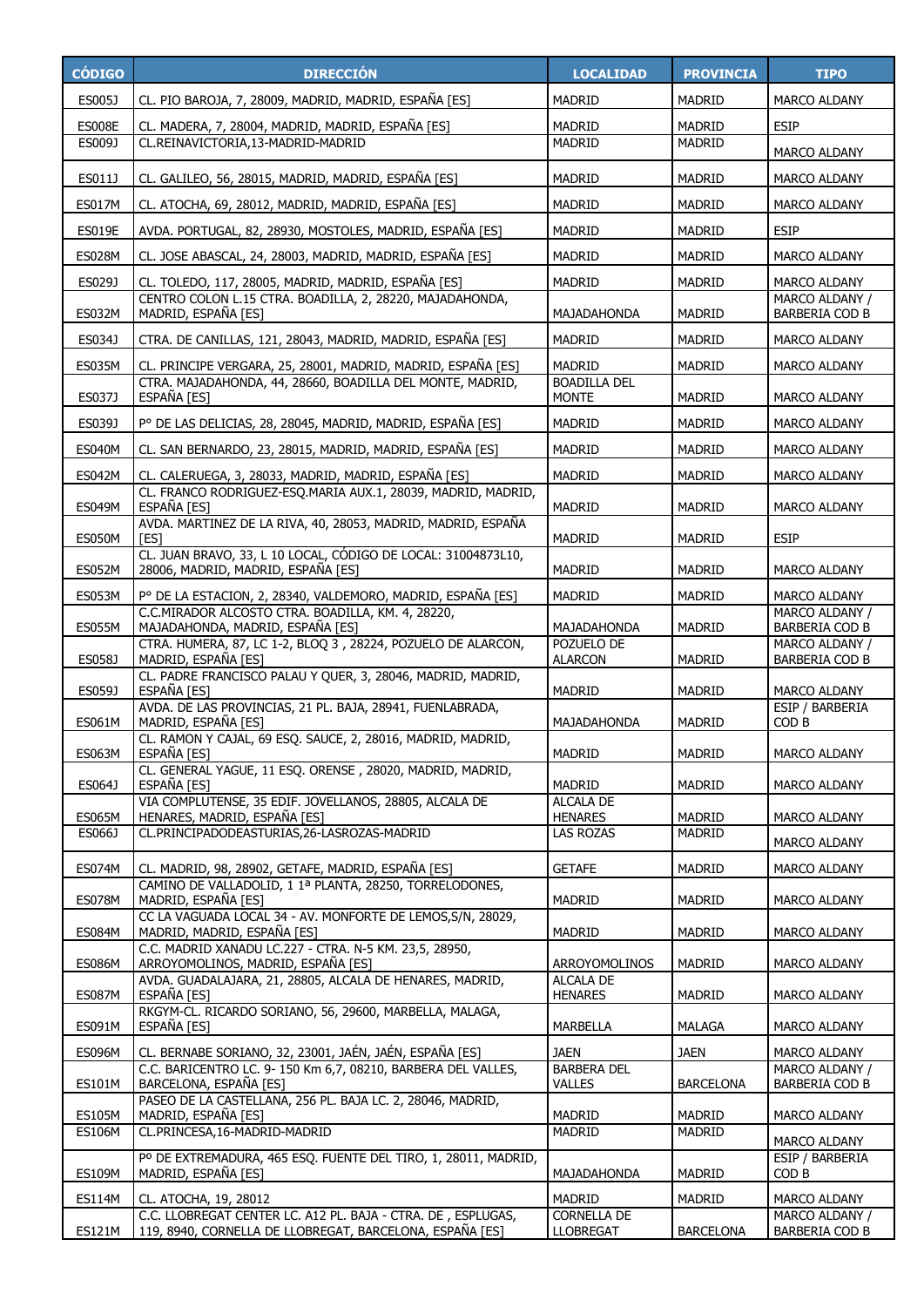| <b>ES155M</b>                  | PASEO DE LA CASTELLANA, 167, 28046, MADRID, MADRID, ESPAÑA<br><b>TEST</b>                                               | <b>MADRID</b>                      | <b>MADRID</b>      | MARCO ALDANY                     |
|--------------------------------|-------------------------------------------------------------------------------------------------------------------------|------------------------------------|--------------------|----------------------------------|
|                                | C.C. GETAFE SECTOR 3 LC. 52 - AVDA. JUAN CARLOS I, 28905, GETAFE,                                                       |                                    |                    |                                  |
| <b>ES156M</b>                  | MADRID, ESPAÑA [ES]<br>CL. REAL, 3 (REAL N 1 BIS LOCAL 4), 28691, VILLANUEVA DE LA                                      | <b>GETAFE</b><br>VILLANUEVA DE LA  | MADRID             | <b>MARCO ALDANY</b>              |
| <b>ES158M</b>                  | CAÑADA, MADRID, ESPAÑA [ES]                                                                                             | <b>CAÑADA</b>                      | <b>MADRID</b>      | MARCO ALDANY                     |
| <b>ES159M</b>                  | MADRID CL. MACHUPICHU, 85 L                                                                                             | MADRID                             | MADRID             | MARCO ALDANY                     |
| <b>ES161M</b>                  | C.C.ELMIRADORLOCAL1Hy1I-MOLINODEVIENTO                                                                                  | <b>COLMENAR VIEJO</b>              | MADRID             |                                  |
|                                |                                                                                                                         |                                    |                    | <b>MARCO ALDANY</b>              |
| <b>ES165E</b>                  | CL. MAGDALENA, 27, 28901, GETAFE, MADRID, ESPAÑA [ES]                                                                   | <b>GETAFE</b>                      | <b>MADRID</b>      | <b>ESIP</b>                      |
| <b>ES168M</b>                  | CL. RAMON Y CAJAL, 10, 28601, MARBELLA, MALAGA, ESPAÑA [ES]<br>AVDA. COLMENAR - SECTOR FORESTA, 38, 28760, TRES CANTOS, | <b>MARBELLA</b>                    | <b>MALAGA</b>      | MARCO ALDANY                     |
| <b>ES172M</b>                  | MADRID, ESPAÑA [ES]                                                                                                     | <b>TRES CANTOS</b>                 | MADRID             | <b>MARCO ALDANY</b>              |
| <b>ES178M</b>                  | CC PARQUE CORREDOR LC.11 AREA E-CTRA.TORREJON-AJAL, VIR KM.<br>5 A 6,5, 28850, TORREJON DE ARDOZ, MADRID, ESPAÑA [ES]   | <b>TORREJON DE</b><br><b>ARDOZ</b> | <b>MADRID</b>      | MARCO ALDANY                     |
| <b>ES195M</b>                  | CL. DOCTOR ESQUERDO, 23 PL. BAJA Y SUPERIOR, 28028, MADRID,<br>MADRID, ESPAÑA [ES]                                      | <b>MADRID</b>                      | MADRID             | <b>MARCO ALDANY</b>              |
| <b>ES196M</b>                  | PLAA VELLA LC. 2-3 ESQ MOSTEROL, 08221, TERRASSA, BARCELONA,<br>ESPAÑA [ES]                                             | <b>TERRASSA</b>                    | <b>BARCELONA</b>   | MARCO ALDANY /<br>BARBERIA COD B |
| <b>ES198M</b>                  | C.C. LA VEGA LOCAL B15 - AVDA. OLIMPICA, 9, 28108, ALCOBENDAS,<br>MADRID, ESPAÑA [ES]                                   | <b>ALCOBENDAS</b>                  | <b>MADRID</b>      | MARCO ALDANY                     |
| <b>ES206M</b>                  | CL.COSO,77-ZARAGOZA-ZARAGOZA                                                                                            | ZARAGOZA                           | <b>ZARAGOZA</b>    | MARCO ALDANY                     |
|                                | CL. SACEDON, 6 ESQ. CTRA. TORRELAGUNA, 19200, AZUQUECA DE                                                               | AZUQUECA DE                        |                    |                                  |
| <b>ES207M</b>                  | HENARES, GUADALAJARA, ESPAÑA [ES]<br>PASEO REINA ELISENDA DE MONTCADA, 7 BAJO 1, 8034, BARCELONA,                       | <b>HENARES</b>                     | <b>GUADALAJARA</b> | MARCO ALDANY<br>MARCO ALDANY /   |
| <b>ES209M</b>                  | BARCELONA, ESPAÑA [ES]                                                                                                  | <b>BARCELONA</b>                   | <b>BARCELONA</b>   | <b>BARBERIA COD B</b>            |
| <b>ES219M</b>                  | CC FERIAL PLAZA-AV.EDUARDO GUITIAN, 13-19, 19002, GUADALAJARA,<br>GUADALAJARA, ESPAÑA [ES]                              | <b>GUADALAJARA</b>                 | GUADALAJARA        | MARCO ALDANY                     |
| <b>ES221M</b>                  | CL. ARAGON, 254, 8007, BARCELONA, BARCELONA, ESPAÑA [ES]                                                                | <b>BARCELONA</b>                   | <b>BARCELONA</b>   | <b>MARCO ALDANY</b>              |
| <b>ES231M</b>                  | PASEO DE ALMERIA, 44, 4001, ALMERIA, ALMERIA, ESPAÑA [ES]                                                               | <b>ALMERIA</b>                     | <b>ALMERIA</b>     | <b>MARCO ALDANY</b>              |
| <b>ES236M</b>                  | AV. MARTINEZ DE VELASCO, 10                                                                                             | <b>HUESCA</b>                      | <b>HUESCA</b>      | MARCO ALDANY                     |
| ES241M                         | CL. PRIMAVERA, 2 LC. 1 PL. BAJA, 28820, COSLADA, MADRID, ESPAÑA<br>[ES]                                                 | <b>MADRID</b>                      | <b>MADRID</b>      | <b>ESIP</b>                      |
| <b>ES242M</b>                  | VIA PIGNATELLI, 11, 50007, ZARAGOZA, ZARAGOZA, ESPAÑA [ES]                                                              | ZARAGAZA                           | ZARAGOZA           | <b>ESIP</b>                      |
| <b>ES253M</b>                  | CL. POTOSI, 2 - CC LA MAQUINISTA LC. 80, 08030, BARCELONA,<br><b>BARCELONA, ESPAÑA [ES]</b>                             | <b>BARCELONA</b>                   | <b>BARCELONA</b>   | MARCO ALDANY                     |
| <b>ES255M</b>                  | AV. ANDALUCIA, S/N - CC LOS ARCOS LC. B02/03, CC LOS ARCOS LC.<br>B02/03, 41007, SEVILLA, SEVILLA, ESPAÑA [ES]          | SEVILLA                            | <b>SEVILLA</b>     | MARCO ALDANY                     |
| <b>ES257M</b>                  | CL. JESUS PUENTE, 28B - PUERTO BANUS, 29660, MARBELLA, MALAGA,<br>ESPAÑA [ES]                                           | PUERTO BANUS                       | MARBELLA           | MARCO ALDANY                     |
| <b>ES265M</b>                  | C.C. EL CORTE INGLÉS CL. VIRGEN DE LA CABEZA, , S.N., 23000, JAÉN,<br>JAÉN, ESPAÑA [ES]                                 | <b>JAEN</b>                        | <b>JAEN</b>        | MARCO ALDANY                     |
| <b>ES268M</b>                  | AVDA. BADAJOZ, 50, 28027, MADRID, MADRID, ESPAÑA [ES]                                                                   | MADRID                             | MADRID             | MARCO ALDANY                     |
| <b>ES270M</b>                  | CL. ANCLA,2 AV.PUERTO, 29680, ESTEPONA, MALAGA, ESPAÑA [ES]                                                             | <b>ESTEPONA</b>                    | <b>MALAGA</b>      | MARCO ALDANY                     |
|                                | C.C. H2O - MARIE CURIE, 4 LOCAL LB28, 28529, RIVAS VACIAMADRID,                                                         |                                    |                    |                                  |
| <b>ES272M</b><br><b>ES273M</b> | MADRID, ESPAÑA [ES]<br>POMARIAAGUSTIN, 97-99-ZARAGOZA-ZARAGOZA                                                          | MADRID<br>ZARAGOZA                 | MADRID<br>ZARAGOZA | MARCO ALDANY                     |
|                                | CL. OBISPO ORBERA, 38 ESQ. CL. JAVIER SANZ, 04004, ALMERIA,                                                             |                                    |                    | MARCO ALDANY                     |
| <b>ES274M</b>                  | ALMERIA, ESPAÑA [ES]                                                                                                    | <b>ALMERIA</b>                     | <b>ALMERIA</b>     | <b>MARCO ALDANY</b>              |
| <b>ES277M</b>                  | PºFERNANDOELCATÓLICONº49-ZARAGOZA-ZARAGOZA                                                                              | ZARAGOZA                           | ZARAGOZA           | <b>MARCO ALDANY</b>              |
| <b>ES293M</b>                  | CL. ORENSE, 21, 28020, MADRID, MADRID, ESPAÑA [ES]                                                                      | <b>MADRID</b>                      | <b>MADRID</b>      | MARCO ALDANY                     |
| <b>ES300M</b>                  | C.C. EL BERCIAL - AVDA. DEL COMANDANTE JOSE M. RIP, OLLES, 2,<br>28950, GETAFE, MADRID, ESPAÑA [ES]                     | <b>GETAFE</b>                      | MADRID             | MARCO ALDANY                     |
| <b>ES305R</b>                  | AV. MONFORTE DE LEMOS, S/N CC LA VAGUADA LC.A99, 28029,<br>MADRID, MADRID, ESPAÑA [ES]                                  | <b>MADRID</b>                      | <b>MADRID</b>      | MARCO ALDANY                     |
| <b>ES325M</b>                  | ARROYOSUR CL.DE LA PRIMAVERA, 1                                                                                         | MADRID                             | MADRID             | MARCO ALDANY                     |
| <b>ES332M</b>                  | CL.ALCALA, 401-MADRID-MADRID                                                                                            | MADRID                             | MADRID             | MARCO ALDANY                     |
| <b>ES339M</b>                  | CL GUADALUPE 2 ESQUINA CL. BALEARES, 28931, MOSTOLES,<br>MOSTOLES, ESPAÑA [ES]                                          | <b>MOSTOLES</b>                    | MADRID             | MARCO ALDANY                     |
| <b>ES345M</b>                  | CL. ELOY GONZALO-CL. GRAL ALVAREZ DE CASTRO, 1 LC2, 28010,<br>MADRID, MADRID, ESPAÑA [ES]                               | <b>MADRID</b>                      | MADRID             | MARCO ALDANY                     |
| <b>ES369M</b>                  | CL. DEL ALTO DEL RETIRO, S/N, MADRID CC LA GAVIA (VALLECAS)<br>B45, 28031, MADRID, MADRID, ESPAÑA [ES]                  | MADRID                             | MADRID             | MARCO ALDANY                     |
|                                | CC LA PAZ-Pº DE LA CASTELLANA, 261, 28046, MADRID, MADRID,                                                              |                                    |                    |                                  |
| <b>ES376M</b>                  | ESPAÑA [ES]                                                                                                             | MADRID                             | MADRID             | MARCO ALDANY                     |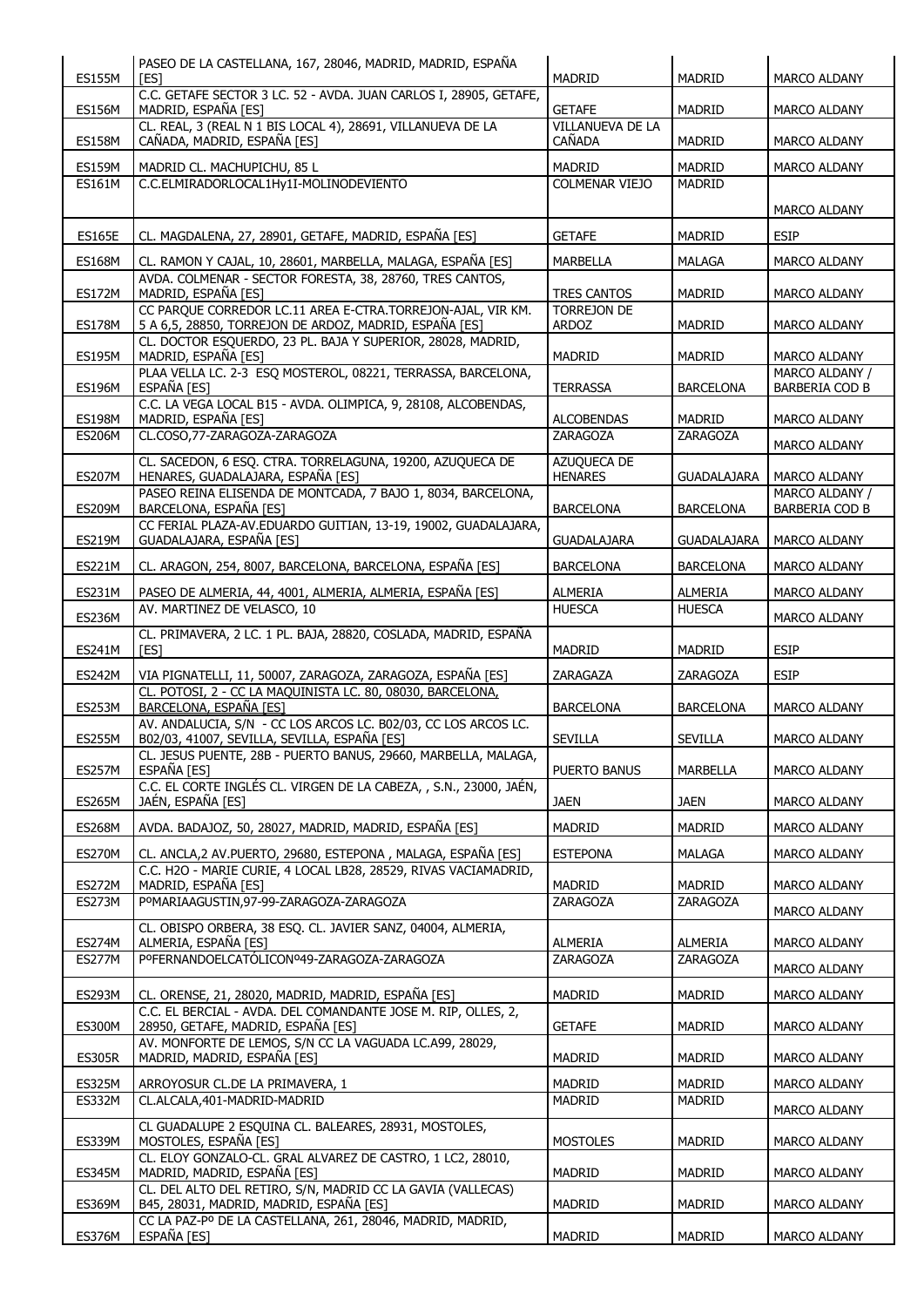| <b>ES377M</b>           | MADRID-GRAN VIA, 8                                                                                                   | <b>MADRID</b>                          | <b>MADRID</b>             | MARCO ALDANY /<br><b>BARBERIA COD B</b> |
|-------------------------|----------------------------------------------------------------------------------------------------------------------|----------------------------------------|---------------------------|-----------------------------------------|
|                         | CC DIVERSIA - AVDA. BRUSELAS, 21-23, MADRID, MADRID, SPAÑA                                                           |                                        |                           |                                         |
| <b>ES378M</b>           | <b>TES1</b><br>AVDA. RICARDO SORIANO EDIF. ESTELA II LC. 6, 29602, MARBELLA,                                         | MADRID                                 | <b>MADRID</b>             | MARCO ALDANY                            |
| <b>ES383M</b>           | MALAGA, ESPAÑA [ES]                                                                                                  | <b>MARBELLA</b>                        | <b>MALAGA</b>             | MARCO ALDANY                            |
| <b>ES385M</b>           | CL.SORANGELADELACRUZ,39-MADRID-MADRID                                                                                | <b>MADRID</b>                          | <b>MADRID</b>             | MARCO ALDANY                            |
| <b>ES386M</b>           | CC SPLAU -AVDA. DEL BAIX LLOBREGAT, S/N, 08940, CORNELLA DE<br>LLOBREGAT, BARCELONA, ESPAÑA [ES]                     | <b>CORNELLA DE</b><br><b>LLOBREGAT</b> | <b>BARCELONA</b>          | MARCO ALDANY /<br>BARBERIA COD B        |
| <b>ES387M</b>           | CL. DE LOS QUIMICOS, 2 - CC GRAN PLAZA-2 LC A024, 28222,<br>MAJADAHONDA, MADRID, ESPAÑA [ES]                         | <b>MADRID</b>                          | <b>MADRID</b>             | MARCO ALDANY /<br><b>BARBERIA COD B</b> |
| <b>ES396M</b>           | PZA. AYUNTAMIENTO, S/N - EL CORTE INGLES, 23700, LINARES, JAÉN,<br>ESPAÑA [ES]                                       | <b>LINARES</b>                         | <b>JAEN</b>               | MARCO ALDANY                            |
| <b>ES403M</b>           | CL. CASTIELLO DE JACA, 14 LOCAL 8, 28050, MADRID, MADRID,<br>ESPAÑA [ES]                                             | <b>MADRID</b>                          | <b>MADRID</b>             | MARCO ALDANY                            |
| <b>ES404M</b>           | CCMARINEDACITY-CTRA.BAÑOSDEARTEIXO,43LC.59-ACORUÑA-<br><b>ACORUÑA</b>                                                | A CORUÑA                               | <b>CORUÑA</b>             | MARCO ALDANY                            |
|                         | PASEODELOSCURAS16-ALCALADEHENARES-MADRID                                                                             | <b>ALCALA DE</b>                       | <b>MADRID</b>             |                                         |
| <b>ES406M</b>           |                                                                                                                      | <b>HENARES</b>                         |                           | MARCO ALDANY                            |
| <b>ES427M</b>           | CC BAHIA - Pº JUAN PEREZ ARRIETE, S/N, 11204, ALGECIRAS, CADIZ,<br>ESPAÑA [ES]                                       | <b>ALGECIRAS</b>                       | CADIZ                     | MARCO ALDANY                            |
| <b>ES439M</b>           | CC CARREFOUR ESTEPONA LC. 8-AVDA. LITORAL S/N, 29680,<br>ESTEPONA, MALAGA, ESPAÑA [ES]                               | <b>ESTEPONA</b>                        | MALAGA                    | <b>MARCO ALDANY</b>                     |
| <b>ES440M</b>           | CC CARREFOUR MIJAS LC. 11-AVDA. DE LOS LIRIOS, S/N, 29651,<br>MIJAS, MALAGA, ESPAÑA [ES]                             | MIJAS                                  | <b>MALAGA</b>             | MARCO ALDANY                            |
| <b>ES448M</b>           | CC LOS PATIOS LC. 52 - CTRA. CADIZ KM. 241, 29004, MALAGA,<br>MALAGA, ESPAÑA [ES]                                    | <b>MALAGA</b>                          | MALAGA                    | MARCO ALDANY                            |
|                         | CC ESPACIO TORRELODONES LC. 2.04+2.04S+3.03, AVDA. DE LA                                                             |                                        |                           |                                         |
| <b>ES449M</b>           | FONTANILLA, S/N, 28250, TORRELODONES, MADRID, ESPAÑA [ES]<br>GRAN VIA DE LES CORTS CATALANES, 855, 08018, BARCELONA, | <b>TORRELODONES</b>                    | <b>MADRID</b>             | MARCO ALDANY                            |
| <b>ES452M</b>           | BARCELONA, ESPAÑA [ES]                                                                                               | <b>BARCELONA</b>                       | <b>BARCELONA</b>          | MARCO ALDANY                            |
| <b>ES453M</b>           | CCPRINCIPEPIOLC.B-05-PºDELAFLORIDA,S/N-MADRID-MADRID                                                                 | <b>MADRID</b>                          | <b>MADRID</b>             | <b>MARCO ALDANY</b>                     |
| <b>ES455M</b>           | CL. GRAN DE GRACIA, 59 LOCAL SEGUNDO, 08012, BARCELONA,<br>BARCELONA, ESPAÑA [ES]                                    | <b>BARCELONA</b>                       | <b>BARCELONA</b>          | MARCO ALDANY                            |
| <b>ES456M</b>           | TRAVESERA DE GRACIA, 69 LOCAL BAJOS 1, 8006, BARCELONA,<br>BARCELONA, ESPAÑA [ES]                                    | <b>BARCELONA</b>                       | <b>BARCELONA</b>          | <b>MARCO ALDANY</b>                     |
| <b>ES460M</b>           | CL.FRANCESCMORAGAS, 6-SANTCUGATDELVALLES-BARCELONA                                                                   | SANCUGAT DEL<br><b>VALLES</b>          | <b>BARCELONA</b>          | MARCO ALDANY                            |
| ES471M                  | CCHERONCITYLC.0.01-AVDA.RIODEJANEIRO,42-BARCELONA-<br><b>BARCELONA</b>                                               | <b>BARCELONA</b>                       | <b>BARCELONA</b>          |                                         |
|                         | CL. ALCALA, 15 "CASINO DE MADRID", 28022, MADRID, MADRID,                                                            |                                        |                           | <b>MARCO ALDANY</b>                     |
| <b>ES478M</b>           | ESPAÑA [ES]                                                                                                          | MADRID                                 | MADRID                    | MARCO ALDANY                            |
| <b>ES485M</b>           | CL. CIRILO AMOROS, 79, 46004, VALENCIA, VALENCIA, ESPAÑA [ES]                                                        | <b>VALENCIA</b>                        | VALENCIA                  | MARCO ALDANY                            |
| ES490M                  | C.C. MARINEDA CITY OCIO & SHOPPING, AV. ARTEIJO, 43, LC. 1.57-61                                                     | A CORUÑA                               | A CORUÑA                  | MARCO ALDANY                            |
| <b>ES494M</b>           | MERCAT DE MONTGAT- PLAZA DE LA MARE, LE03, 08390, MONTGAT,<br>BARCELONA, ESPAÑA [ES]                                 | <b>MONGAT</b>                          | <b>BARCELONA</b>          | MARCO ALDANY /<br>BARBERIA COD B        |
| <b>ES496M</b>           | CC EL TIRO DE MURCIA, AV. SEVERO OCHOA, S/N,                                                                         | <b>MURCIA</b>                          | <b>MURCIA</b>             | <b>MARCO ALDANY</b>                     |
| <b>ES497M</b>           | CL. ZURBANO, 56, 28010, MADRID, MADRID, ESPAÑA [ES]                                                                  | MADRID                                 | <b>MADRID</b>             |                                         |
|                         | POLIGONO STA MARGARIDA II-CC PARC VALLES LC. 7c4, 08223,                                                             |                                        |                           | MARCO ALDANY<br>MARCO ALDANY /          |
| <b>ES502M</b>           | TERRASSA, BARCELONA, ESPAÑA [ES]                                                                                     | <b>TERRASSA</b>                        | <b>BARCELONA</b>          | BARBERIA COD B                          |
| <b>ES505M</b><br>ES513M | C. JUAN RAMON JIMENEZ, 24<br>VALENCIA, C. DE LA PAZ, 37, LOCAL                                                       | MADRID<br>VALENCIA                     | <b>MADRID</b><br>VALENCIA | MARCO ALDANY                            |
|                         |                                                                                                                      |                                        |                           | MARCO ALDANY                            |
| <b>ES518M</b>           | CL. PANAMA, 5, 28036, MADRID, MADRID, ESPAÑA [ES]<br>C.C. PLAZA RIO 2, C/DE ANTONIO LOPEZ 109111,28026, MADRID,      | MADRID                                 | MADRID                    | MARCO ALDANY                            |
| <b>ES519M</b>           | MADRID, ESPAÑA [ES]                                                                                                  | <b>MADRID</b>                          | <b>MADRID</b>             | MARCO ALDANY                            |
| ES562M                  | CL. CORAZON DE MARIA, 21                                                                                             | <b>MADRID</b>                          | <b>MADRID</b>             | MARCO ALDANY                            |
| <b>ES568M</b>           | CC PLATEA CL. HERMOSILLA, 6                                                                                          | MADRID                                 | MADRID                    | MARCO ALDANY                            |
| <b>ES576M</b>           | AVDA. DE LA GRAN VIA, 75 - CC GRAN VIA 2 - LC. B49                                                                   | <b>BARCELONA</b>                       | <b>BARCELONA</b>          | MARCO ALDANY                            |
| <b>ES599M</b>           | CL. EMILIO CASTELAR, 13                                                                                              | ALCAZAR DE SAN<br><b>JUAN</b>          | <b>CIUDAD REAL</b>        | <b>MARCO</b><br>ALDANY/BARBERIA<br>B    |
| ES056M                  | C.C CARREFOUR TRES CANTOS-AV.LABRADORES, 9-11,                                                                       | <b>TRES CANTOS</b>                     | MADRID                    | MARCO ALDANY                            |
| ES461M                  | MARQUÉS DE CAMARINES 6 PI:00 PT3E-ARAVACA                                                                            | MADRID                                 | <b>MADRID</b>             | MARCO ALDANY                            |
| ES334G                  | SUECIA, 55                                                                                                           | MADRID                                 | MADRID                    | MARCO ALDANY                            |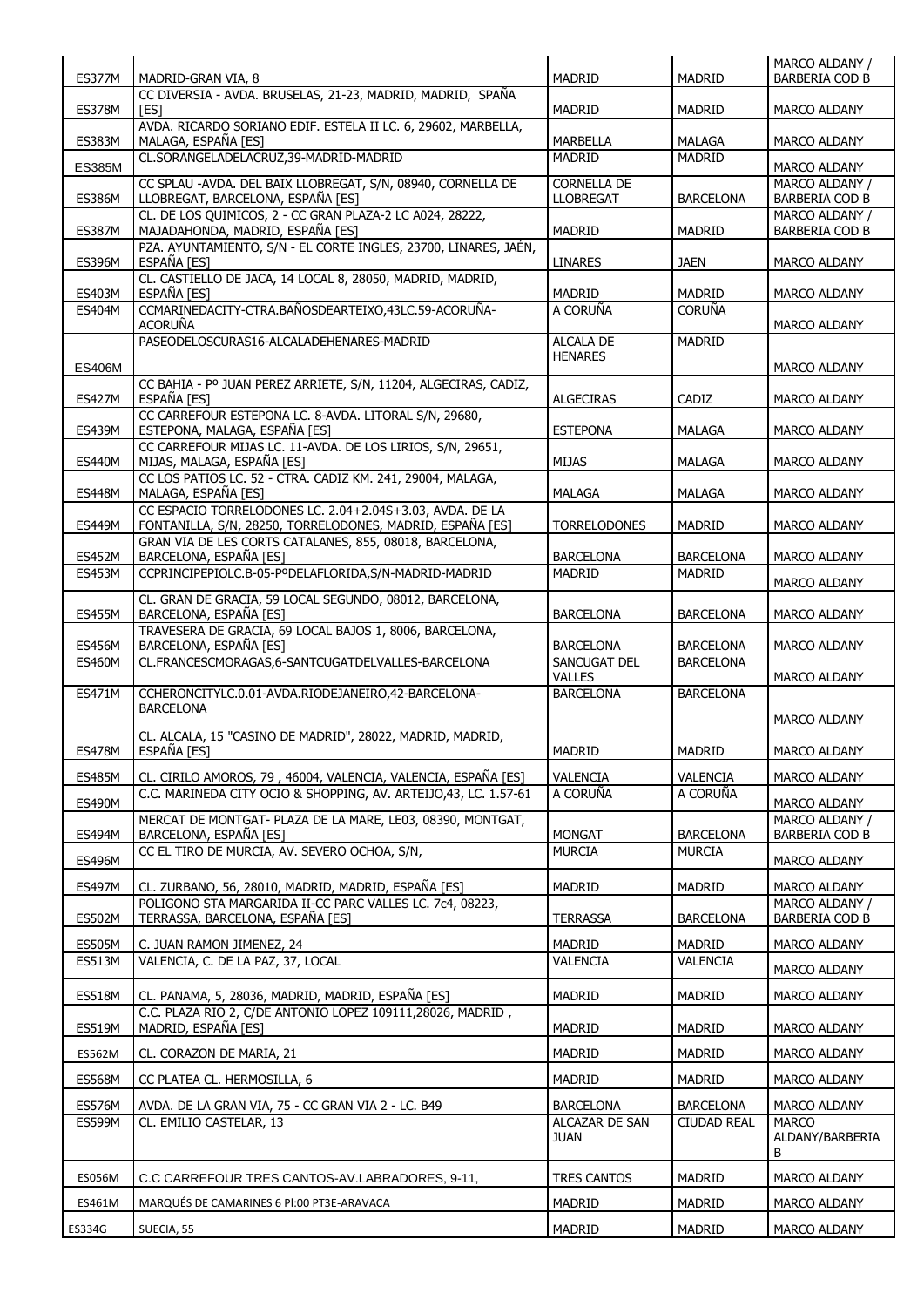| ES021J                         | ARTURO SORIA, 328                                                                                               | <b>MADRID</b>                        | <b>MADRID</b>              | <b>MARCO ALDANY</b>        |
|--------------------------------|-----------------------------------------------------------------------------------------------------------------|--------------------------------------|----------------------------|----------------------------|
| <b>ES392M</b>                  | VIRGEN DE GUADALUPE, 33                                                                                         | <b>CACERES</b>                       | <b>EXTREMADURA</b>         | MARCO ALDANY               |
| ES492M                         | SAN PEDRO DE ALCANTARA, 10                                                                                      | <b>CACERES</b>                       |                            | EXTREMADURA I MARCO ALDANY |
| ES414M                         | PRINCIPE CARLOS S/N SANCHINARRO                                                                                 | <b>MADRID</b>                        | <b>MADRID</b>              | <b>MARCO ALDANY</b>        |
| ES397M                         | DE LA SANGRE, 5                                                                                                 | VALENCIA                             | VALENCIA                   | <b>MARCO ALDANY</b>        |
| <b>ES146M</b>                  | LEON XIII, 33                                                                                                   | ZARAGOZA                             | ZARAGOZA                   | <b>MARCO ALDANY</b>        |
| ES194M                         | ESCORIAZA Y FABRO LC. 5 (AVENIDA GOYA)                                                                          | ZARAGOZA                             | ZARAGOZA                   | MARCO ALDANY               |
| ES418M                         | ALCALDE GOMEZ LAGUNA, 22                                                                                        | ZARAGOZA                             | ZARAGOZA                   | <b>MARCO ALDANY</b>        |
| <b>ES420M</b>                  | CC PUERTO VENECIA, TRAVESIA JARDINES REALES, 7                                                                  | ZARAGOZA                             | ZARAGOZA                   | MARCO ALDANY               |
| ES436M                         | DON JAIME I, 43                                                                                                 | ZARAGOZA                             | ZARAGOZA                   | <b>MARCO ALDANY</b>        |
| ES393M                         | SAN MIGUEL 52                                                                                                   | PALMA DE<br>MALLORCA                 | <b>BALEARES</b>            | MARCO ALDANY               |
| ES041J                         | DOCTOR ESQUERDO, 219                                                                                            | <b>MADRID</b>                        | MADRID                     | MARCO ALDANY               |
| ES123M                         | DEL ALCALDE LUIS Y MARICHALAR, 14 PTL. E LC. 8                                                                  | <b>MADRID</b>                        | <b>MADRID</b>              | <b>MARCO ALDANY</b>        |
| ES330M                         | ALBUFERA, 66                                                                                                    | <b>MADRID</b>                        | <b>MADRID</b>              | <b>MARCO ALDANY</b>        |
| ES359M                         | DOCTOR ESQUERDO, 177                                                                                            | <b>MADRID</b>                        | MADRID                     | MARCO ALDANY               |
| ES070M                         | REPUBLICA ARGENTINA, 3,                                                                                         | <b>SEVILLA</b>                       | <b>SEVILLA</b>             | <b>MARCO ALDANY</b>        |
| ES081M                         | LUIS DE MORALES, 1LC. 11. EDIF. NUEVO CENTRO LOCAL 11                                                           | SEVILLA                              | <b>SEVILLA</b>             | MARCO ALDANY               |
| <b>ES487M</b>                  | RONDA DE CAPUCHINOS, 2-LOCAL                                                                                    | SEVILLA                              | SEVILLA                    | MARCO ALDANY               |
| <b>ES344M</b>                  | ROCHESTER ESQ.AVDA.ANDALUCIA                                                                                    | CADIZ                                | CADIZ                      | MARCO ALDANY               |
|                                |                                                                                                                 |                                      | <b>MADRID</b>              | MARCO ALDANY /             |
| <b>ES590M</b>                  | CC PLAZA LORANCA2 - AV. PABLO IGLESIAS, 17 - LC.79                                                              | <b>FUENLABRADA</b><br><b>UBEDA</b>   | <b>JAEN</b>                | BARBERIA COD B             |
| <b>ES592P</b>                  | OBISPO COBOS 16                                                                                                 |                                      |                            | <b>MARCO ALDANY</b>        |
| <b>ES198B</b><br><b>ES461B</b> | C.C. LA VEGA LOCAL B6-B7 - AVDA. OLIMPICA, 9<br>CL.FRANCESCMORAGAS, 6-SANTCUGATDELVALLES-BARCELONA              | ALCOBENDAS<br>SANCUGAT DEL<br>VALLES | MADRID<br><b>BARCELONA</b> | MISTER A*<br>MISTER A*     |
| <b>ES481B</b>                  | AVDA. DE LA GRAN VIA, 75 - CC GRAN VIA 2 - LC. B37, 08908,<br>L'HOSPITALET DE LLOBREGAT, BARCELONA, ESPAÑA [ES] | L'HOSPITALET DE<br><b>LLOBREGAT</b>  | <b>BARCELONA</b>           | MISTER A*                  |
| <b>ES488B</b>                  | CCPRINCIPEPIO-LC.G-15-MADRID-MADRID                                                                             | <b>MADRID</b>                        | <b>MADRID</b>              | MISTER A*                  |
| <b>ES500B</b>                  | C.C. CENTRO OESTE, LOCAL Nº.10-P-11, C/ MORERAS, 2, 28222,<br>MAJADAHONDA, MADRID, ESPAÑA [ES]                  | MAJADAHONDA                          | <b>MADRID</b>              | MISTER A*                  |
|                                | C.C. PLAZA RIO 2, C/DE ANTONIO LOPEZ 109111, 28026, MADRID,                                                     |                                      |                            |                            |
| <b>ES560B</b>                  | MADRID, ESPAÑA [ES]                                                                                             | MADRID<br><b>BILBAO</b>              | MADRID<br>VIZCAYA          | MISTER A*                  |
| <b>ES561B</b>                  | BILBAO, CC EL CORTE INGLES GRAN VIA, 7-9                                                                        |                                      |                            | MISTER A*                  |
| ES562B                         | CL. CORAZON DE MARIA, 21                                                                                        | MADRID<br><b>ESPLUGUES DE</b>        | MADRID                     | MISTER A*                  |
| <b>ES580B</b>                  | C.C. FINESTRELLES, CL. LAUREA MIRO, 4 - LC. P1-12                                                               | <b>LLOBREGAT</b>                     | <b>BARCELONA</b>           | MISTER A*                  |
| ES581B                         | AV. DE EUROPA, 13, LOCAL C3/S5                                                                                  | MADRID                               | <b>MADRID</b>              | MISTER A*                  |
| <b>ES589B</b>                  | CC ALCALA MAGNA LC. 65, CL. VALENTIN JUARA BELLOT, 4                                                            | <b>ALCALA DE</b><br><b>HENARES</b>   | MADRID                     | <b>MISTER A*</b>           |
| ES435M                         | MAGIC BADALONA - CALLE CONCORDIA, 1                                                                             | <b>BADALONA</b>                      | <b>BARCELONA</b>           | MARCO ALDANY               |
| ES355M                         | DE FRANCESC MACIÀ, 12                                                                                           | <b>SANTA COLOMA</b><br>DE GRAMENET   | <b>BARCELONA</b>           | MARCO ALDANY               |
| <b>ES138M</b>                  | CCPLENILUNIOLOCALL145GLORIETAEISENHOWERS/N-MADRID-MADRID                                                        | <b>MADRID</b>                        | MADRID                     | MARCO ALDANY               |
| <b>ES151M</b>                  | AVDA.EUROPA,18LC.1PORTAL17,LC.2PORTAL2-POZUELODEALARCON-<br><b>MADRID</b>                                       | POZUELO DE<br><b>ALARCÓN</b>         | MADRID                     | MARCO ALDANY               |
| <b>ES173M</b>                  | C.C.MORALEJAGREENLC.C3/S5-AVDA.EUROPA,10-ALCOBENDAS-MADRID                                                      | <b>ALCOBENDAS</b>                    | MADRID                     | MARCO ALDANY               |
| <b>ES246M</b>                  | CL.ALBERTOAGUILERA,60-MADRID-MADRID                                                                             | MADRID                               | MADRID                     | MARCO ALDANY               |
| <b>ES283M</b>                  | CL.ALCALA,127-MADRID-MADRID                                                                                     | <b>MADRID</b>                        | MADRID                     | <b>MARCO ALDANY</b>        |
| ES409M                         | CL.IBIZA,12-MADRID-MADRID                                                                                       | MADRID                               | MADRID                     | MARCO ALDANY               |
| <b>ES451M</b>                  | PLAZADELAVILA, 26-28-SANTACOLOMADEGRAMANET-BARCELONA                                                            | SANTA COLOMA DE<br><b>GRAMANET</b>   | <b>BARCELONA</b>           | <b>MARCO ALDANY</b>        |
| ES018J                         | CL.BRETONDELOSHERREROS, 45-MADRID-MADRID                                                                        | <b>MADRID</b>                        | MADRID                     | <b>MARCO ALDANY</b>        |